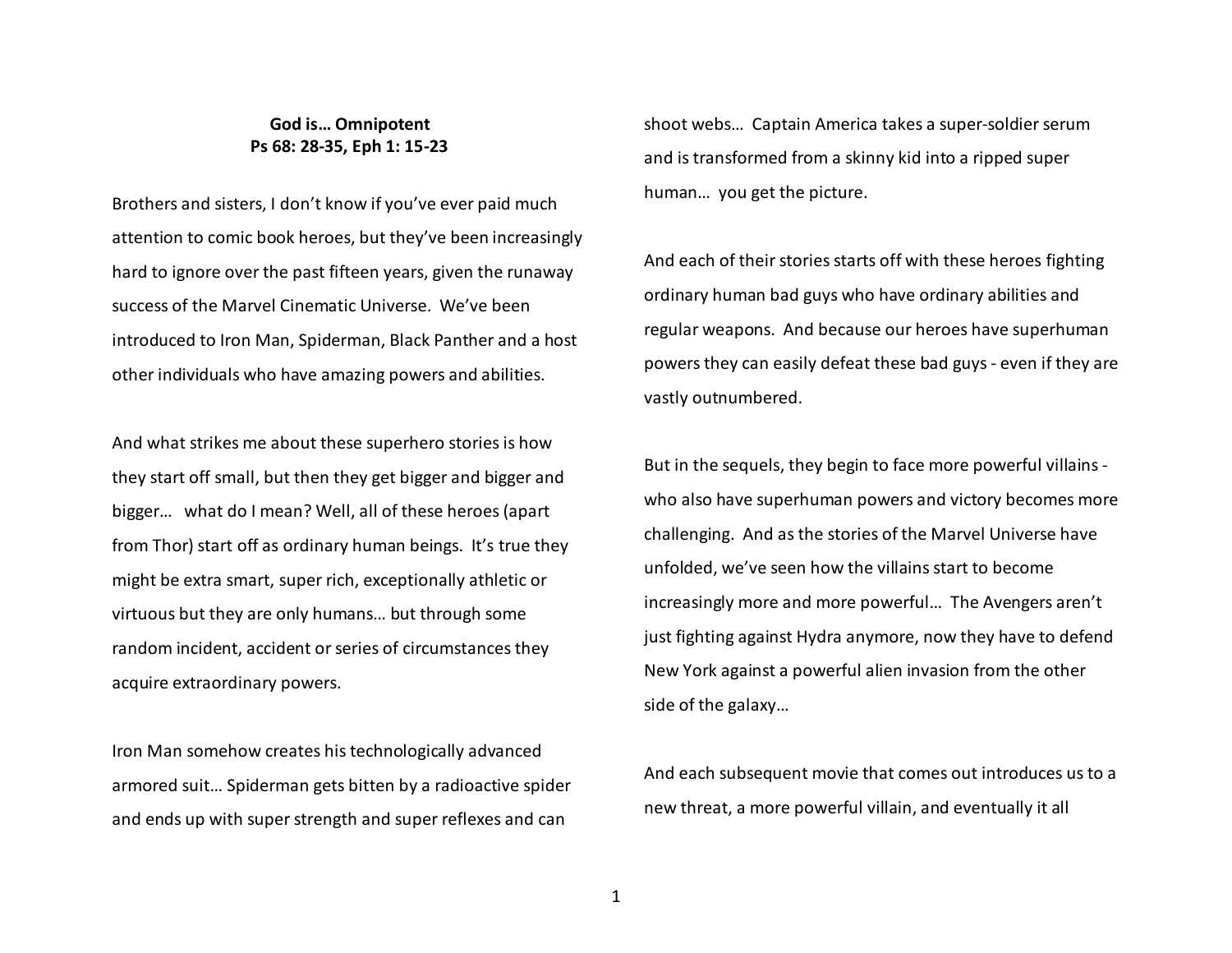culminates with the most powerful villain of all – Thanos! He is determined to collect all five of the powerful infinity stones, combine them together so he has ultimate power and wipe out half of all living beings in the universe – with just a snap of his fingers. He is one powerful bad guy.

And as Marvel continues to make movies after End Game – I have no doubt that we will see even more powerful characters being introduced into the storyline.

Now I'm making reference to the Marvel Cinematic universe for two reasons, first – and mostly for our young people, if you can keep track of the Marvel story lines and characters and how it all works together, you are perfectly capable of following along as we learn all these amazing things about who God is.

Secondly – it's a great way to get us thinking about the levels of power that beings can posses; there's the ordinary bad guy, next up is the evil genius, after that we have the dark sorcerer with magic power, level up next to the immortal dark elves

with their powerful aether, and finally there's Thanos and his infinity stones… so powerful you can barely stand against him.

It's helpful to have us start to imagine just how powerful someone could be so that we can prepare ourselves to begin to grapple with how powerful God truly is, because God isn't just more powerful than the most powerful being we can imagine… God is actually ALL powerful, He is omnipotent. That is why He is called the ALL-Mighty.

Now we have to acknowledge that if people had to choose one of God's attributes as their favorite, His omnipotence would be a top contender and because as human beings we admire power and our hearts desire it – I believe that's why superhero movies are so popular…

JRR Tolkien had great insight into the human heart on this matter when he wrote the Lord of the Rings and penned this line about the creation of the twenty rings of power. "*Three were given to the Elves; immortal, wisest and fairest of all beings. Seven, to the Dwarf Lords, great miners and craftsmen* 

2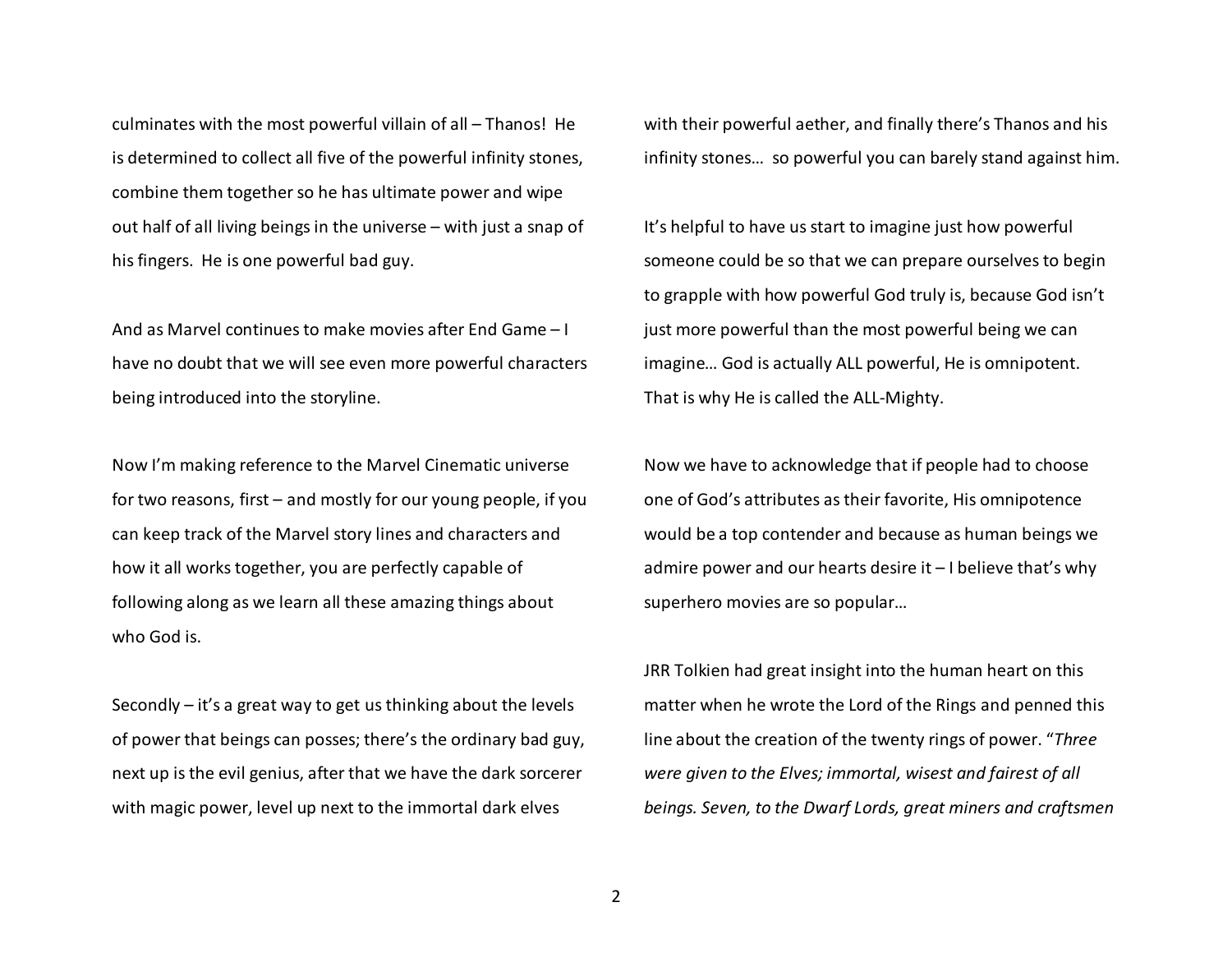*of the mountain halls. And nine, nine rings were gifted to the race of Men, who above all else desire power." A*nd what else do we say about those who obtain power? *"Power corrupts… and absolute power corrupts absolutely!"*

So, its entirely possible that we might be very enthusiastic to learn about God's omnipotence this morning because we just love power and anyone who all powerful is attractive to us for that reason – in same way that certain democratically elected politicians admire dictators who are able to do whatever they want with their countries. So God can be attractive to us simply because He's got power.

Now, humanity has long had a level of awareness that divine power exists and has always looked for a way to harness it, tap into it, for our own benefit – you could argue that this is what is responsible for the development of religion and spiritualism, and it tells us a lot about our sinful nature as well. So, before we take a closer look at God's omnipotence this morning, let's allow the scripture passage from Ephesians 1 to set the context for us and guide us.

What we read from Eph 1:15-23 this morning is Paul's prayer for the believers in Ephesus, and every believer that reads this letter – including us – with regards to his desire that he expresses in vs. 17 that we would know God better.

And the means to know God better which Paul is requesting, is that God gives us The Spirit of Wisdom and Revelation. Paul is asking that God direct His Holy Spirit to reveal to us who God is and that the Holy Spirit imparts these facts and information about God not for the sake of curiosity, not in a way that appeals to our sinful nature, but for the purpose of wisdom.

Remember last week we learned that wisdom is using knowledge for a higher and nobler purpose. So, what we learn about God and His power this morning is not for our own benefit and advantage, rather the Holy Spirit will also teach us to be wise with this knowledge so that we use it for God's glory – first by praising God for who He is, secondly by blessing others in telling them about God.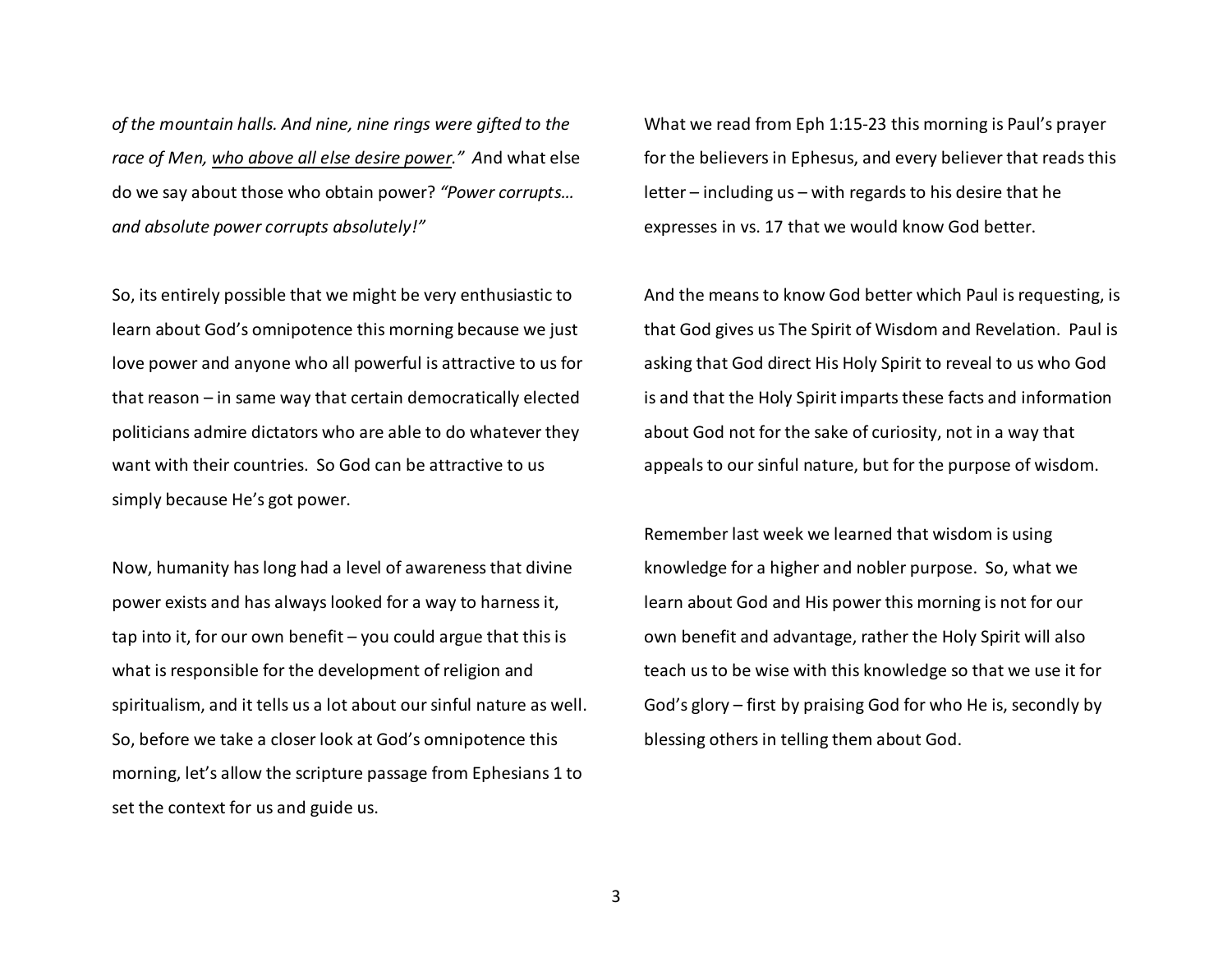So may God indeed give us His Spirit of Revelation and Wisdom as we consider His omnipotence this morning brothers and sisters – Amen!?

Now the reason Paul is praying that we come to know more about God is that it shifts our focus away from ourselves and on to God – how can it not as we see how awesome God is in comparison to ourselves. We become far less self-centered and much more God centered, and being God centered is being Godly isn't it – which is what God wants for us.

Additionally, there are difficult truths about God that we must face, not just difficult in how its hard to comprehend that God can predetermine everything but that predetermination is the foundation which makes us able to respond, have agency and influence and develop His creation – that's mind bending… but difficult in that there are truths about God which confront and reveal the depths of our hidden human sinfulness.

So, its important that we grow in our knowledge of God, and contemplate it and focus on it because when we have done

this for a while we are prepared us to face those difficult truths about God and come to terms with them. They are not as difficult because we're not so self focused and we're captivated by the awesomeness of God instead. That's why we don't start off with learning about God's wrath and His anger – we need to be prepared to learn about that and face the truth about it and then we will be blessed by it, and so too with God's power.

So, let's allow this scripture passage to prepare us to. Let's look at vs 18 where Paul prays that we would be enlightened to know the hope to which God has called us, then in vs. 19 we learn this is a twofold hope. First, we have hope in the inheritance which God gives us and secondly, pertaining to our focus today, our hope is God's incomparable great power.

So, now we are ready to learn about God's power and the Holy Spirit can answer the Apostle Paul's prayer for us this morning, and we can learn how God's power is our hope.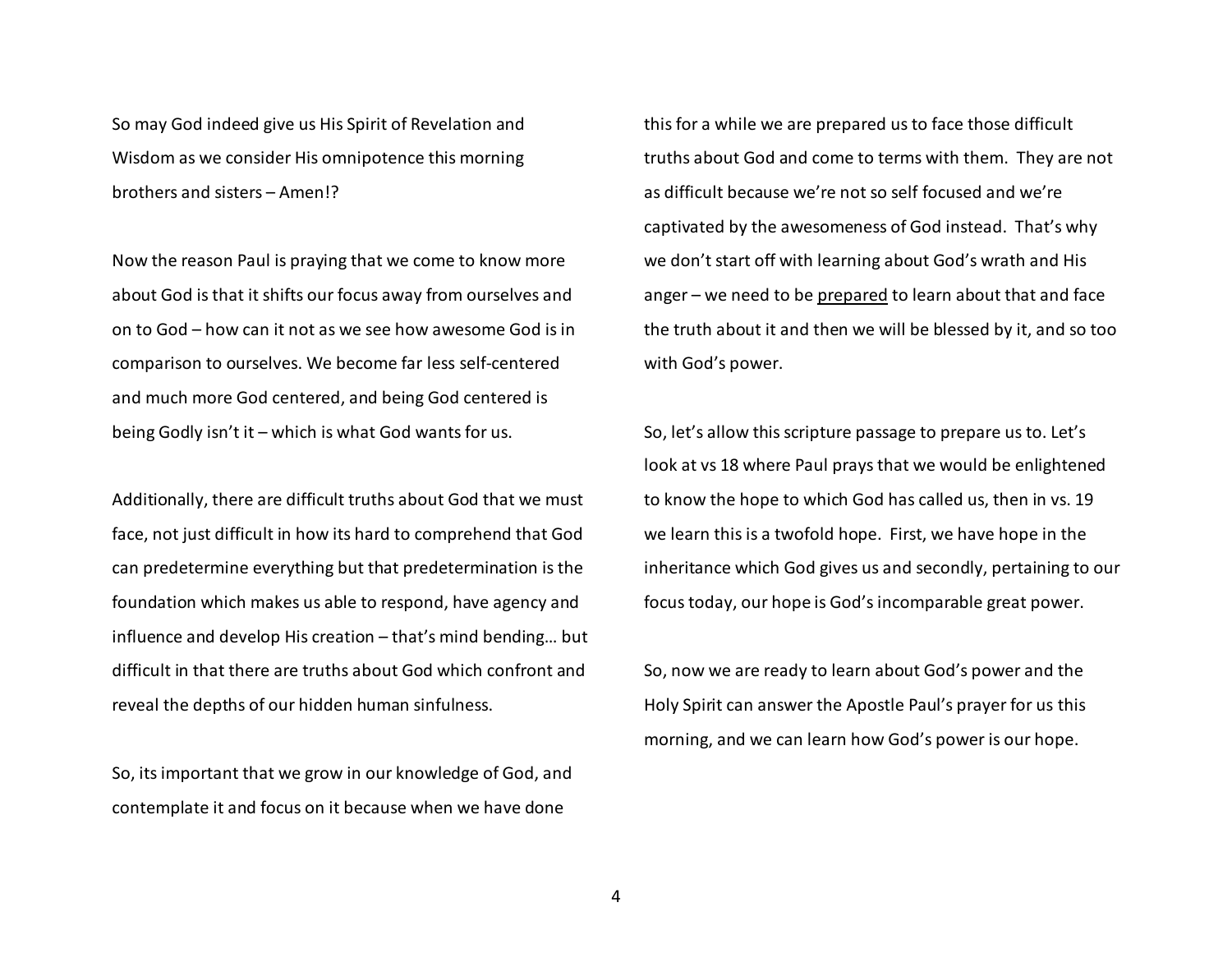Thus far, we've grown in our knowledge of God in learning that He is self-existing and He is uncreatedly-infinite. So, as we now begin to reflect on His power, we can say that God has within Himself whatever energy and power is needed to be self-existing in an infinite way and also whatever power is needed to call into being everything that has been created in order to exist and can continue to exist. This the starting point of what it means that God has All power, that He is omnipotent.

And we can also say that ALL power comes from God, there isn't anything outside of God from which He draws His power – like infinity stones or the a ring… God's Omnipotence means that He Himself is the ultimate source of all power.

So, let's toss this around in our minds a bit… just to amaze ourselves at how awesome God is.

Let's consider what we learned about God's knowledge last week as we tried to wrap our minds around God knowing ALL that He can know about Himself and ALL the things that are

possibilities because of who God is in Himself. That's an infinite amount of knowledge isn't it… an infinite number of possibilities and ideas and decisions and courses of actions and plans that God could act upon. Mind blowing isn't it…

Even if we just focused on considering all the possibilities of how things could be different in this world… for example; the sky could be green, animals could have been made to speak, we could have had seven fingers on our hands and three toes on our feet or our toes could have been our fingers and our feet could be our hands…

We could have been created to drink oil instead of water, babies would need loud sounds to lull them to sleep, two plus two could have equaled five - and the Edmonton fans could cheer for the Calgary Flames… It would still blow our minds!

It's impossible to wrap our minds around ALL of the other possibilities and different modes of existence for God outside the reality that we know – all of the weird comic book multi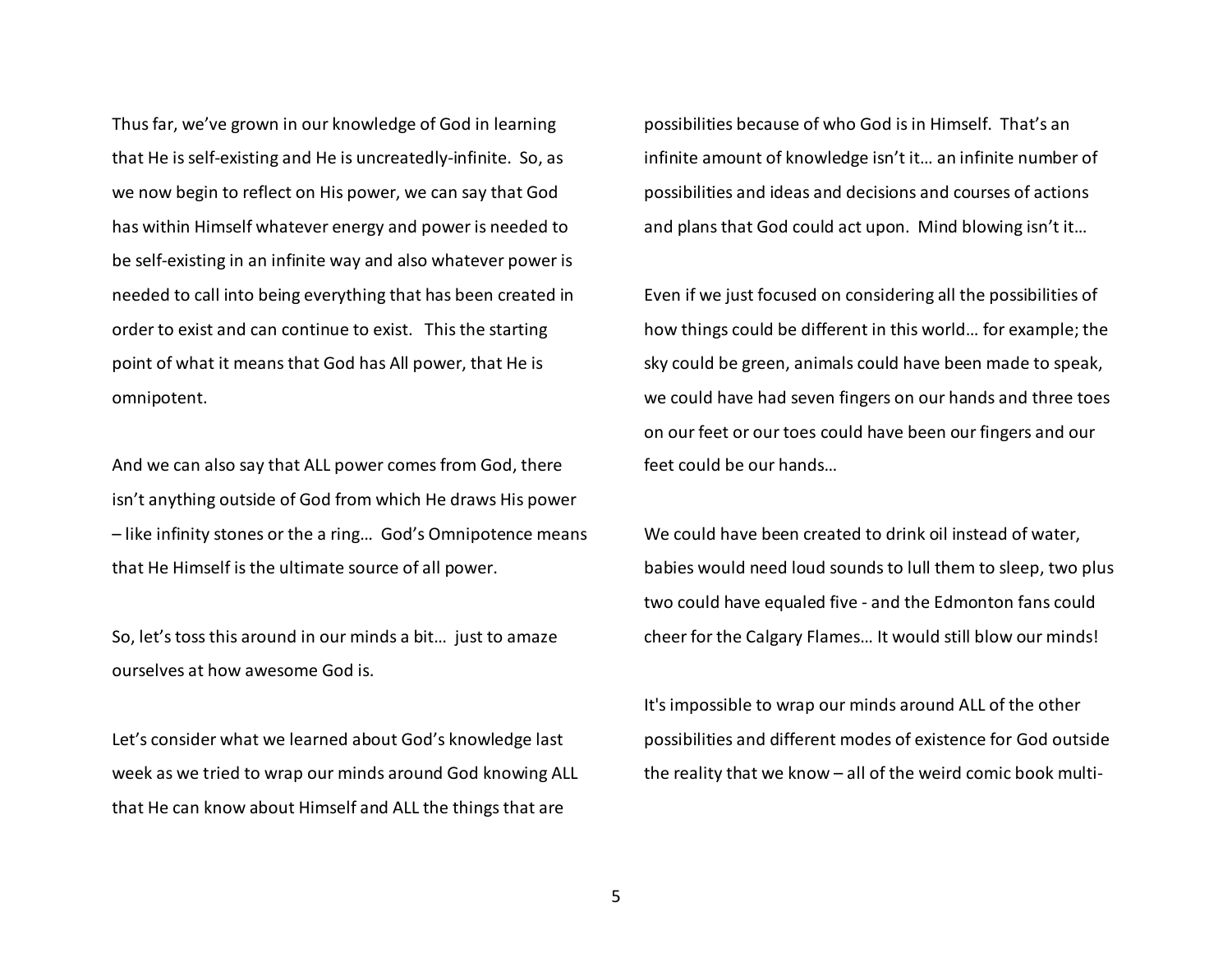verse possibilities that we see in the Marvel movies don't even come close to scratching the surface of it. And here's the kicker brothers and sisters, God's power… is capable of accomplishing it ALL. He could do it ALL and then some more. Isn't that amazing!!

To put this into comparison think about the smattering of ideas and plans floating around in our minds that we'd like to accomplish in our lives; Home renos, business expansions, record a song, create some art, rally people to a cause. We can find it challenging and difficult just to bring a couple of our ideas into reality and after we manage to do - we're spent!

But God… God is capable of accomplishing an infinite number of potentials and possibilities and plans for realities and He could do it without even breaking a sweat, and do even more than that – as He himself says in Jeramiah 32:27 *"I am the Lord, the God of all mankind. Is anything too hard for me?"*God is ALL powerful, He is omnipotent.

So now that we've allowed ourselves to be amazed by God's power to accomplish all sorts of possibilities, let's allow ourselves to marvel – at what He has actually chosen to bring about and how we bear witness to God's power in the creation, in His providence and especially in the redemption of sinners.

Scripture is chock full of references which reveal that it is indeed the Creational power of God on display whenever we witness the power and energy of the natural world.

The entire chapters of Job 38-39 is about God causing the natural world to function through His power, even the stars in the far reaches of the universe. Vs. 31-32 asks *"Can you bind the chains of the Pleiades? Can you loosen Orion's belt? Can you bring forth the constellations in their seasons, or lead out the Bear with its cubs?"* God's power moves stars!

And Psalm 68:32 which we read this morning references God's power in a storm travelling across the sky when it says *"to him*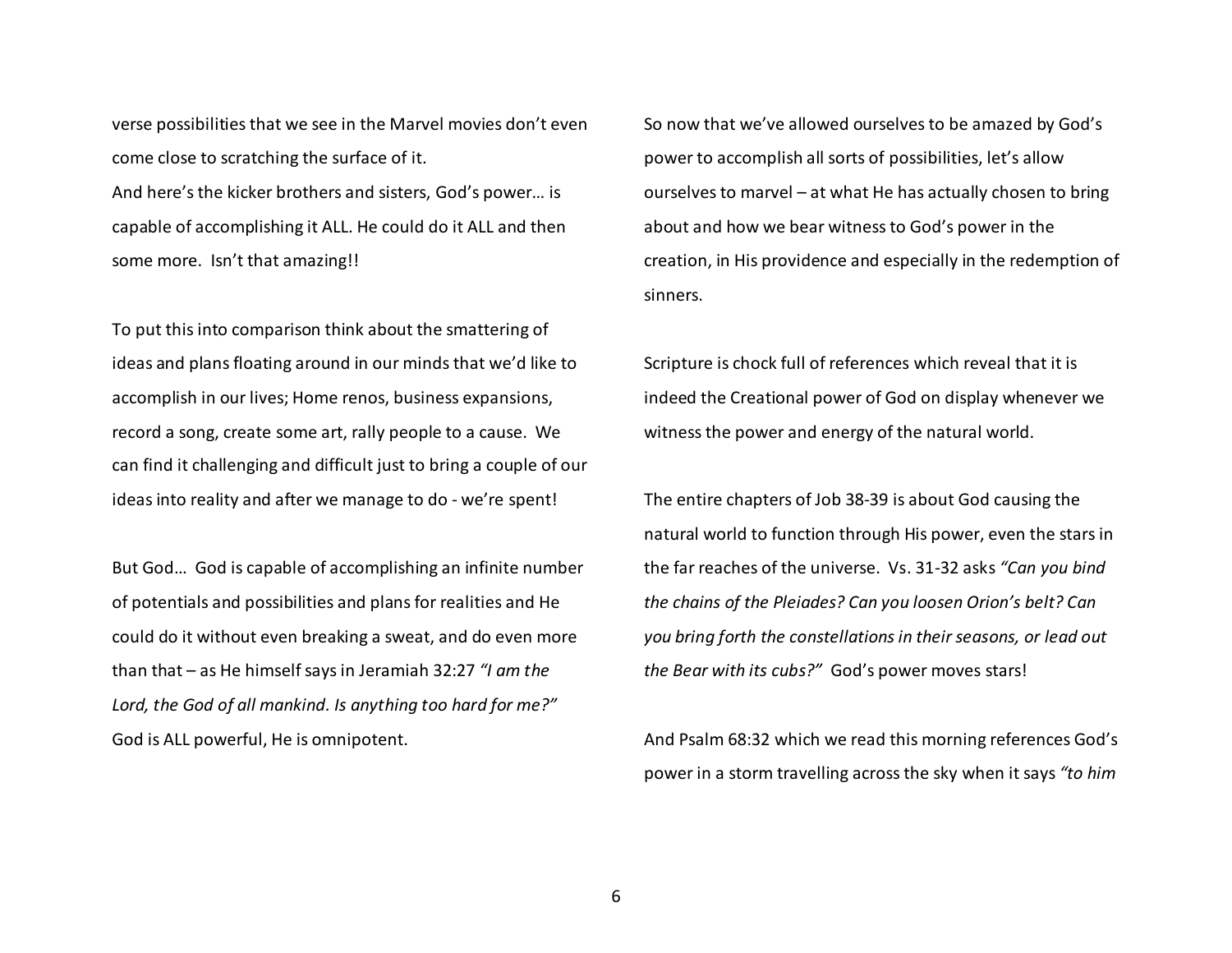*who rides across the highest heavens, the ancient heavens, who thunders with mighty voice*."

And The entirety of Psalm 29 is about acknowledging it is God's great power in the wind and the rain and the thunder and the lighting of a great storm, its not some other god - like Baal.

Its important that we realize its God's power on display when we witness a supernova, when we see a volcano, when we experience an earthquake or blizzard or a tornado or some other powerful natural phenomena. Obviously, its not the work of some god of thunder and lightning (sorry Thor) but neither is it simply the laws of nature or applied physics at work – it's the very creation responding to the All-powerful Word of God that says exist! Be!

This is of course why Jesus Christ as the Word made flesh can simply speak "*Quiet! Be still!"* and the storm that was raging over the sea of Galilee stops and everything becamecompletely calm. (Mark 4:39)

And this is also why, contrary to much misunderstanding out there, proper science does not conflict with the Christian faith but is yet another way to grow in our appreciation of God with the Spirit of Revelation and Wisdom guiding us as we observe and study and understand why God's power works the way it does within His creation. God is Omnipotent.

And scripture is chock full of examples of how God uses His power to provide, what we often will call providence. Starting with Job 38 again in vs. 38 and 41 where God askes Job "*Do you hunt the prey for the lioness and satisfy the hunger of the lions when they crouch in their dens or lie in wait in a thicket? Who provides food for the raven when its young cry out to God…"* The answer is of course is that God does.

Psalm 65:9 is another example and it builds on this, recognizing that our farming efforts also depend on God's power. *"You care for the land and water it; you enrich it abundantly. The streams of God are filled with water to provide the people with grain."* And further in vs. 13 *"The*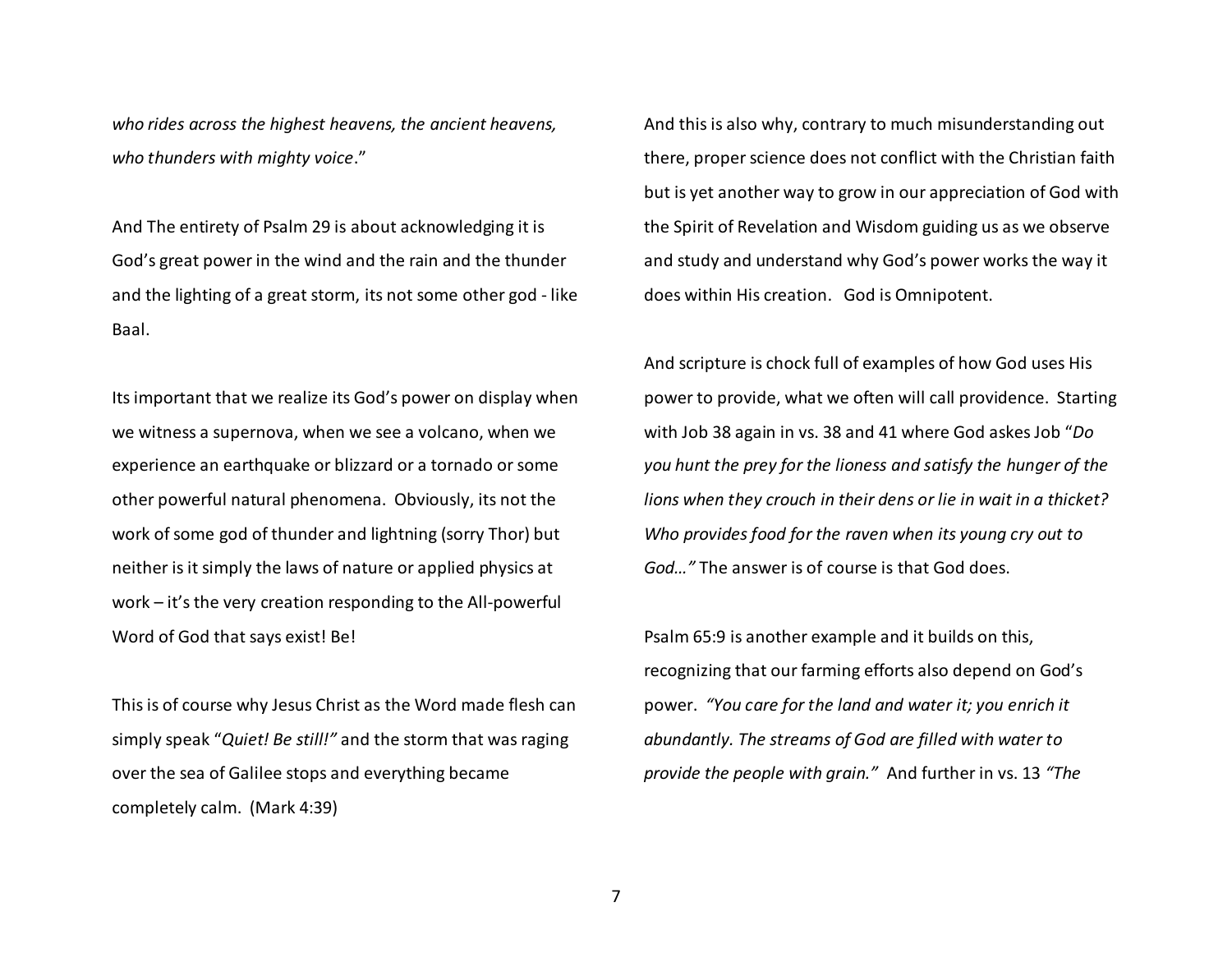*meadows are covered with flocks and the valleys are mantled with grain; they shout for joy and sing."*

And of course, there are the instances of God's miraculous providence that we read about in the scripture; Exodus 16 describes the mana God sent every morning to feed the Israel as they wandered through the desert, and 1 Kings 17 tells how God used the ravens to bring the prophet Elijah food, and the story of the nearly empty jar of oil and flour that never ran out while Elijah stayed with the widow of Zarephath.

These are just some of the examples in scripture of God's power in His providence supplying what is needed for our life and the good and orderly running of this world.

Additionally brothers and sisters, what we witness in God's providence speaks to the perfection of God's power – while we are easily corrupted by power and tend to use it for our own interests and advantage, this is not the case with God. As Jesus himself points out in Matt 5:45 God *"causes his sun to* 

*rise on the evil and the good, and sends rain on the righteous and the unrighteous."*

God is not capricious or manipulative or abusive with His power - His providence proves it. God is omnipotent.

And finally we witness and experience God's power at work in the redemption of sinners, and scripture isn't just chock full of examples about this – it's the underlying story of the scripture, it's the purpose of scripture as 2 Timothy 3:15 attests – to make us wise for salvation in Jesus Christ, right from the start!

Think of God's power at work in undoing His created order to bring about the flood and sparing Noah and His family from it… (Gen 6) Think of God's power which brought forth life from a dry womb and aged loins to fulfil His promise that Abraham and Sara would have son… (Gen 21)

Think of God's power which transformed events and circumstances which Joseph's brothers intended for harm into something that ended up preserving their lives from famine…

8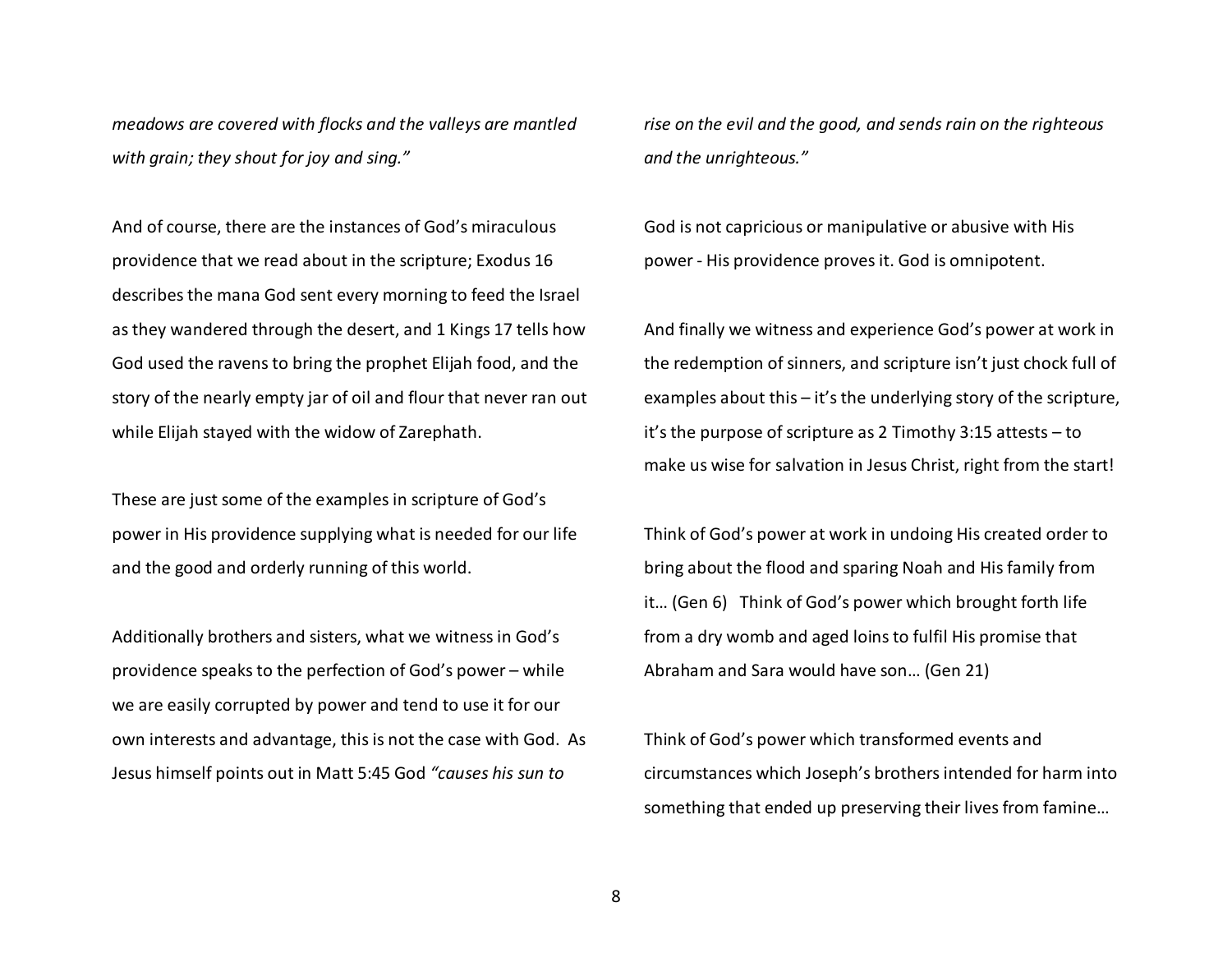(Gen 37) Think of God's power in the mighty acts by which He delivered the people of Israel from slavery in Egypt and brought them through the Red Sea and gave them the promised land… (Ex 5 ff) Think of God's power by which King David defeated the Philistines and other nations and brought peace to Israel from her enemies ( 1 Kings 5:4)

Think of God's power by which the Holy Spirit conceived the Word in Mary's womb so that God became flesh in Jesus Christ… (Luke 1:35) Think of God's power by which the Holy Spirit empowered Jesus Christ to heal the sick, make the blind see, have the lame walk, and raise the dead… (Matt, Mark, Luke John) Think of God's power by which Jesus Christ endured becoming sin for our sake, bore the full weight of the punishment for sin on the cross, and defeated death itself in His resurrection from the grave! (Matt, Mark, Luke, John)

And continue to think…. Of God's power which Jesuspromised to cloth his disciples with when He instructed them to wait in Jerusalem for the Holy Spirit…

Of God's power by which the Holy Spirit transformed the disciples into witnesses who boldly called people to repent and believe on the Lord Jesus Christ… Of God's power by which the Holy Spirit did miracles and signs and wonders through the apostles to accompany the preaching of the gospel of Jesus… Of God's power by which Jesus himself confronted the murderous Saul and changed him into the Apostle Paul.

Of God's power by which the Holy Spirit has convicted you and I of our sin, and enabled us to believe in Jesus as our savior, and thus grafted into God's people to receive that inheritance of which Paul is praying in Eph 1:18 that we know as our hope!

Brothers and sisters God's power is our hope because it is the means by which we are saved, and we have also seen it accomplish in Jesus what God promises to accomplish for us. Paul writes in Eph 1:19-20 *"That power is the same as the mighty strength he exerted when he raised Christ from the dead and seated him at his right hand in the heavenly realms…"*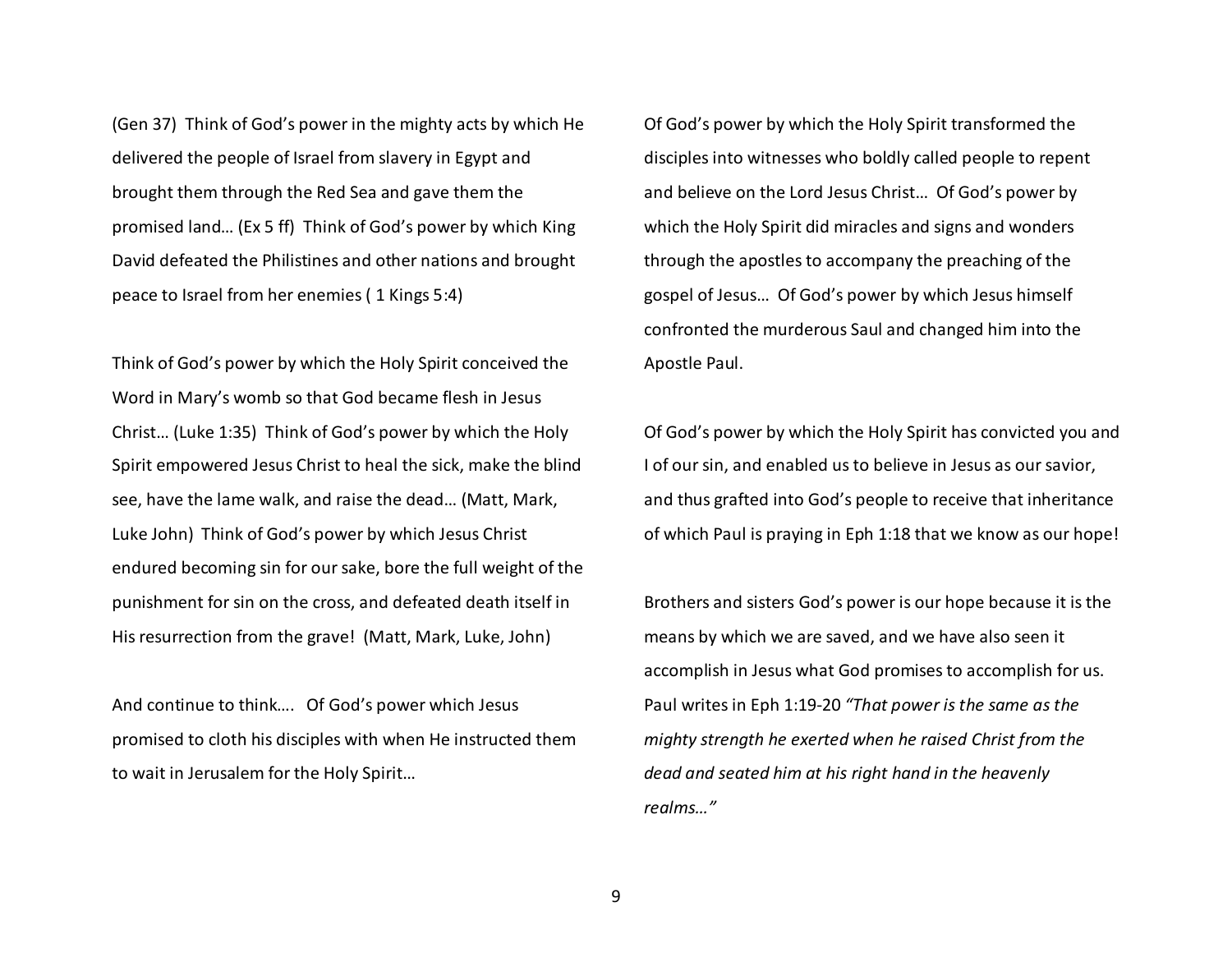What God's power has done for Christ He will do for us – we can count on it; it is our Hope. God is Omnipotent! So brothers and sisters, if you are enthusiastic about God's power and His omnipotence in light of all that we have just learned… good, that is good.

Because God's power is the means by which God accomplishes what He has planned to do – and that has a lot to do with what He is doing in our lives. God's power is the reason why His other attributes are effective. Why does God's love never give up? Because of His Power! Why does God's grace never run out? Because of His Power! What can God do what He does? He has ALL Power.

So, brothers and sisters, embrace God's omnipotence because it is the means by which God will bring about His will for your life, and we do not want to be like those in 2 Timothy 3:5 who have a form of godliness… but who deny its power.

It is offensive to God brothers and sisters to be godly but to deny His power in our lives. After you have learned about His omnipotence, I trust you can understand this.

Instead let us believe and trust as Romans 8:28 that God's power makes it possible for Him to work in ALL things for our good, to bring His irresistible power into our lives in His good timing so that as Jesus himself says in Mark 10:27 *"All things are possible with God*"

Brothers and sisters, all things are possible… so that means; Whatever needs to happen in your life to bring yoursanctification to completion – is possible! Whatever God calls you to obey, His laws, to trust Him, to not fear, turn from sin – is possible! Whatever sacrifice needs to be made or suffering needs to be endured – is possible!

Whomever you need to forgive and make things right with  $-$  is possible! Whatever resources are needed for the work God has given you - is possible!